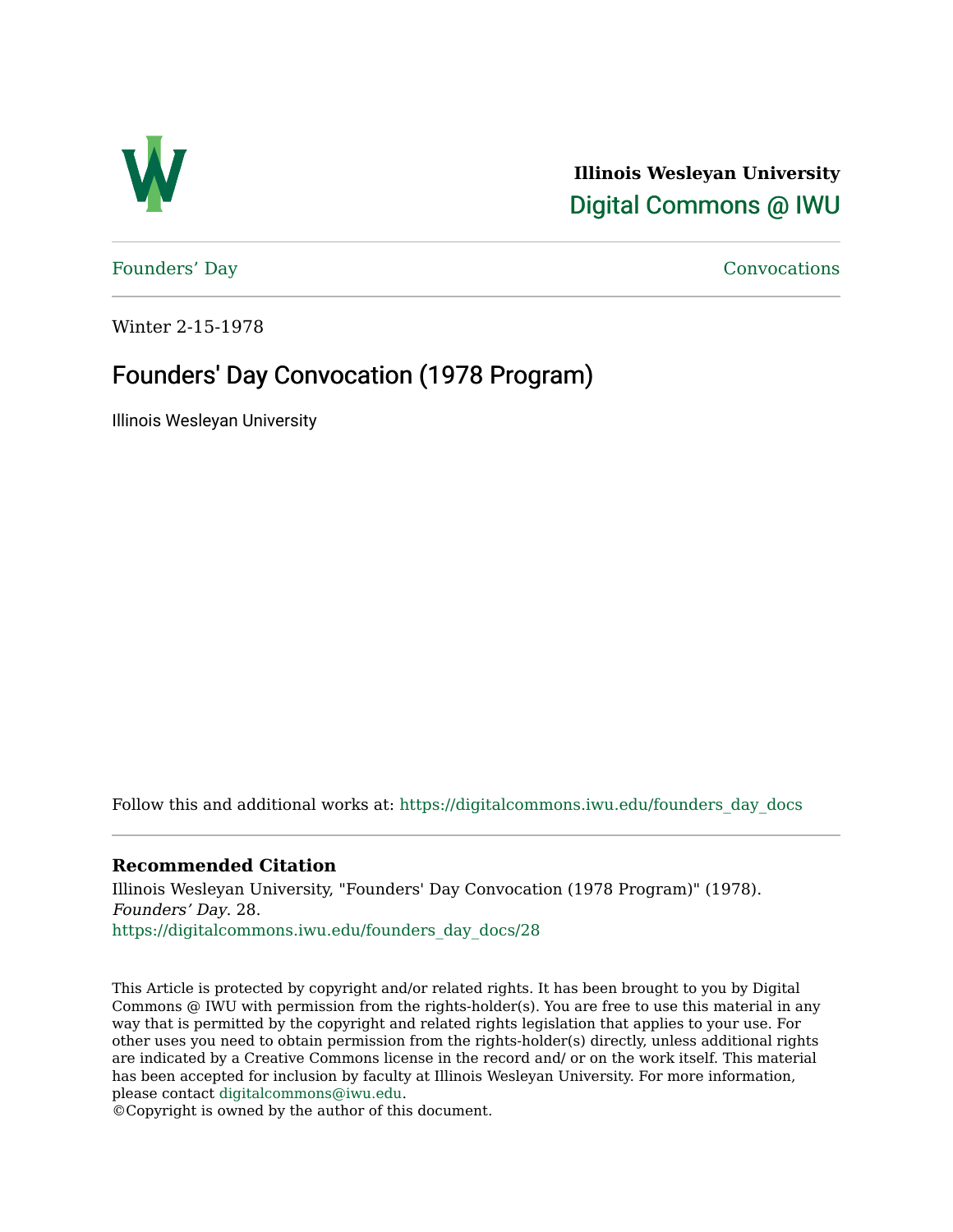

**Convocation** Honoring the Founders February 15, 1978